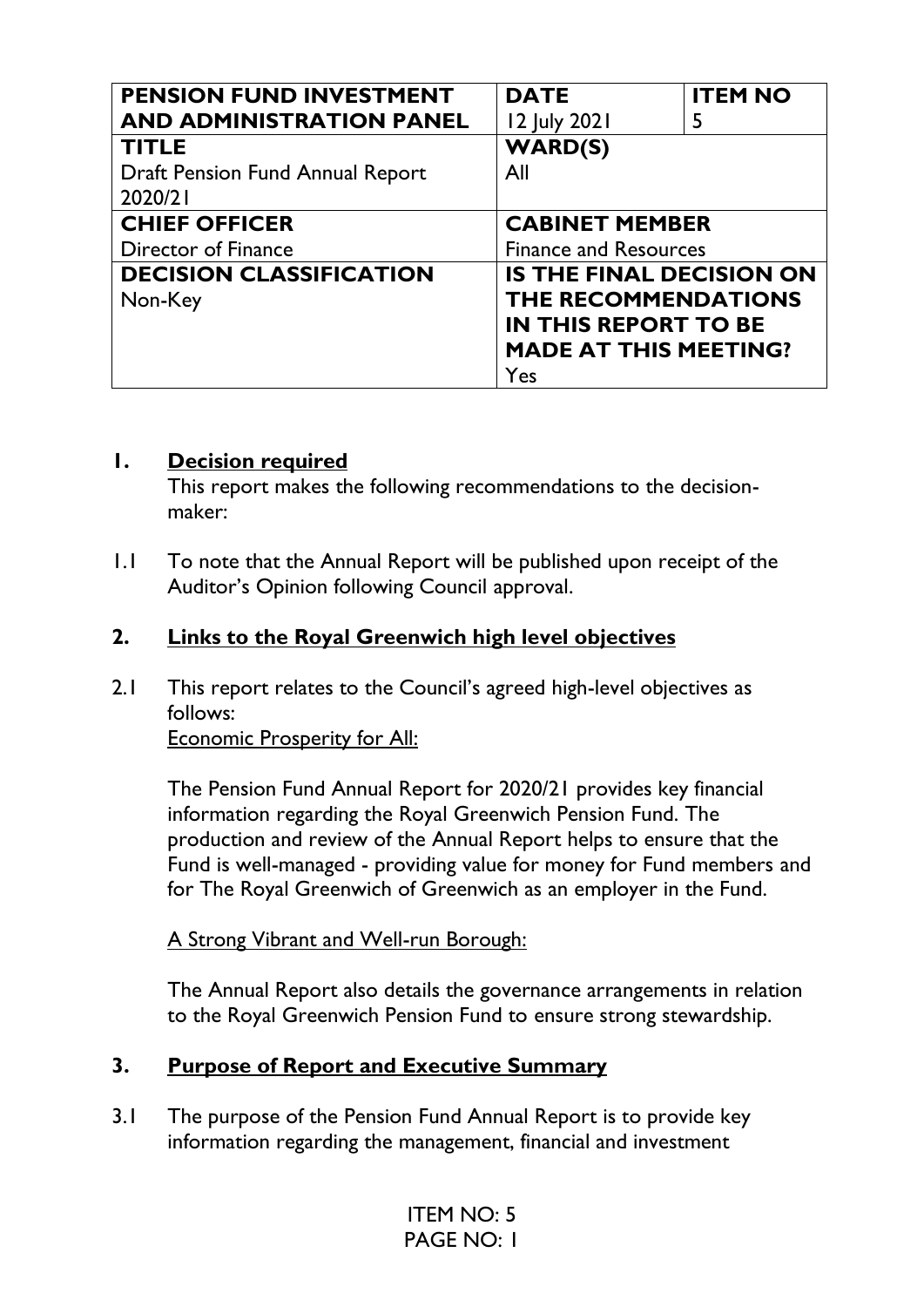performance of the fund for the 2020/21 financial year and incorporates the Funds key policies and statements.

3.2 The Panel is requested to review and provide commentary on the Pension Fund Annual Report to assist the administering authority of the Fund (the Royal Borough of Greenwich) in its role as scheme manager, with the efficient and effective governance and administration of the scheme.

## **4. Introduction and Background**

- 4.1 The Local Government Pension Scheme (Administration) Regulations 2013 (as amended) states that administering authorities are required to prepare an annual pension fund report. Regulation 57 prescribes the content of the report. The Pension Fund's Annual Report will be made available on the authority's website.
- 4.2 The draft annual report is contained within appendix I to this report.

# **5**. **Report**

- 5.1 The draft annual report for 2020/21 covers the Fund's activity during the year. Key elements include:
	- The draft Statement of Accounts 2020/21
	- Summaries of management, financial and investment performance
	- Key Fund policies and statements
	- 5.2 The published accounts and annual report for the year will be audited by the Fund's external auditors, Grant Thornton. The Statement of Accounts and the Auditor's Opinion for the Pension Fund form part of the Annual Report.
	- 5.3 The auditors will present their Audit Findings Report at the Panel meeting on the 13 September 2021. This report details the findings of their audit process and their recommendations.

### **6**. **Cross-Cutting Issues and Implications**

| <b>Issue</b>           | <b>Implications</b>                   | <b>Sign-off</b> |
|------------------------|---------------------------------------|-----------------|
| <b>Legal including</b> | There is no legal implication for the | Azuka Onuorah   |
| Human Rights Act       | Panel.                                |                 |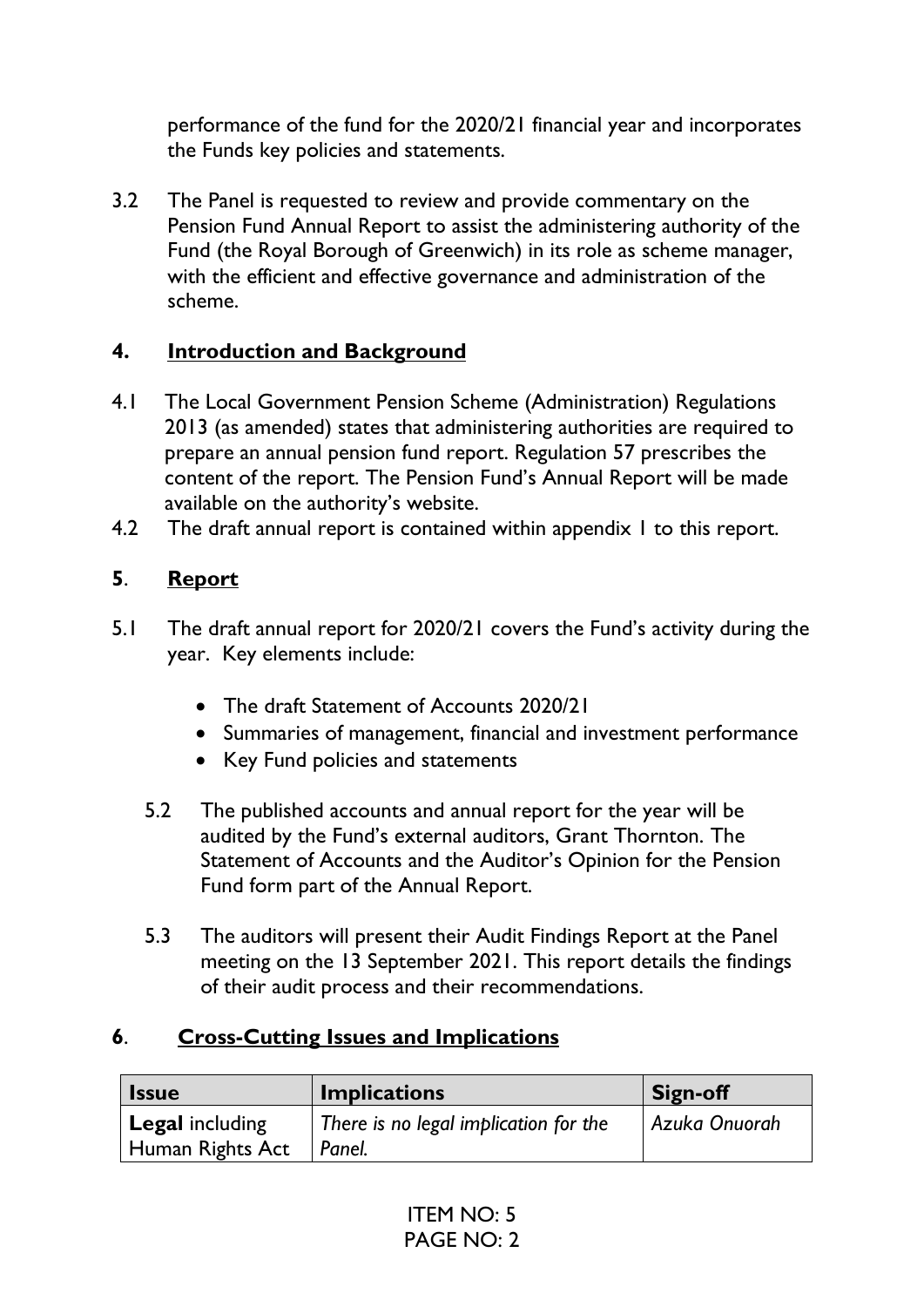|                                       |                                                                                                                                                                             | Head of Legal<br><b>Services</b>                                                             |
|---------------------------------------|-----------------------------------------------------------------------------------------------------------------------------------------------------------------------------|----------------------------------------------------------------------------------------------|
|                                       |                                                                                                                                                                             | 30/06/2021                                                                                   |
| <b>Finance</b> and other<br>resources | There are no financial implications<br>arising.                                                                                                                             | Jade Pearce<br>Accounting &<br><b>Business Change</b><br>Deputy Manager<br>25/06/2021        |
| <b>Equalities</b>                     | The decisions recommended in this<br>paper have a remote or low<br>relevance to the substance of the<br>Equality Act. There is no apparent<br>equality impact on end users. | Jade Pearce<br>Accounting &<br><b>Business Change</b><br><b>Deputy Manager</b><br>26/05/2021 |
| Climate change                        | This report does not have any<br>implications to the Greenwich Carbon<br>Neutral Plan agreed by Cabinet on 18<br>November 2020                                              | Jade Pearce<br>Accounting &<br><b>Business Change</b><br>Deputy Manager<br>26/05/2021        |

## **11. Report Appendices**

11.1 The following documents are to be published with and form part of the report:

Appendix 1 – Pension Fund Annual Report 2020/21

- Annex A Risk Register
- Annex B Scoring Matrix
- Annex C Governance Compliance Statement
- Annex C1 Delegated Responsibilities
- Annex C2 Panel and Board Terms of Reference
- Annex D Statement of Compliance with UK Stewardship Code
- Annex E Investment Strategy Statement (ISS)
- Annex F Knowledge and Understanding Policy and Framework
- Annex G Pension Board Annual Report 20-21
- Annex H Draft Pension Fund SOA 20-21
- Annex I Funding Strategy Statement
- Annex J Communications Policy

### **12. Background Papers**

None